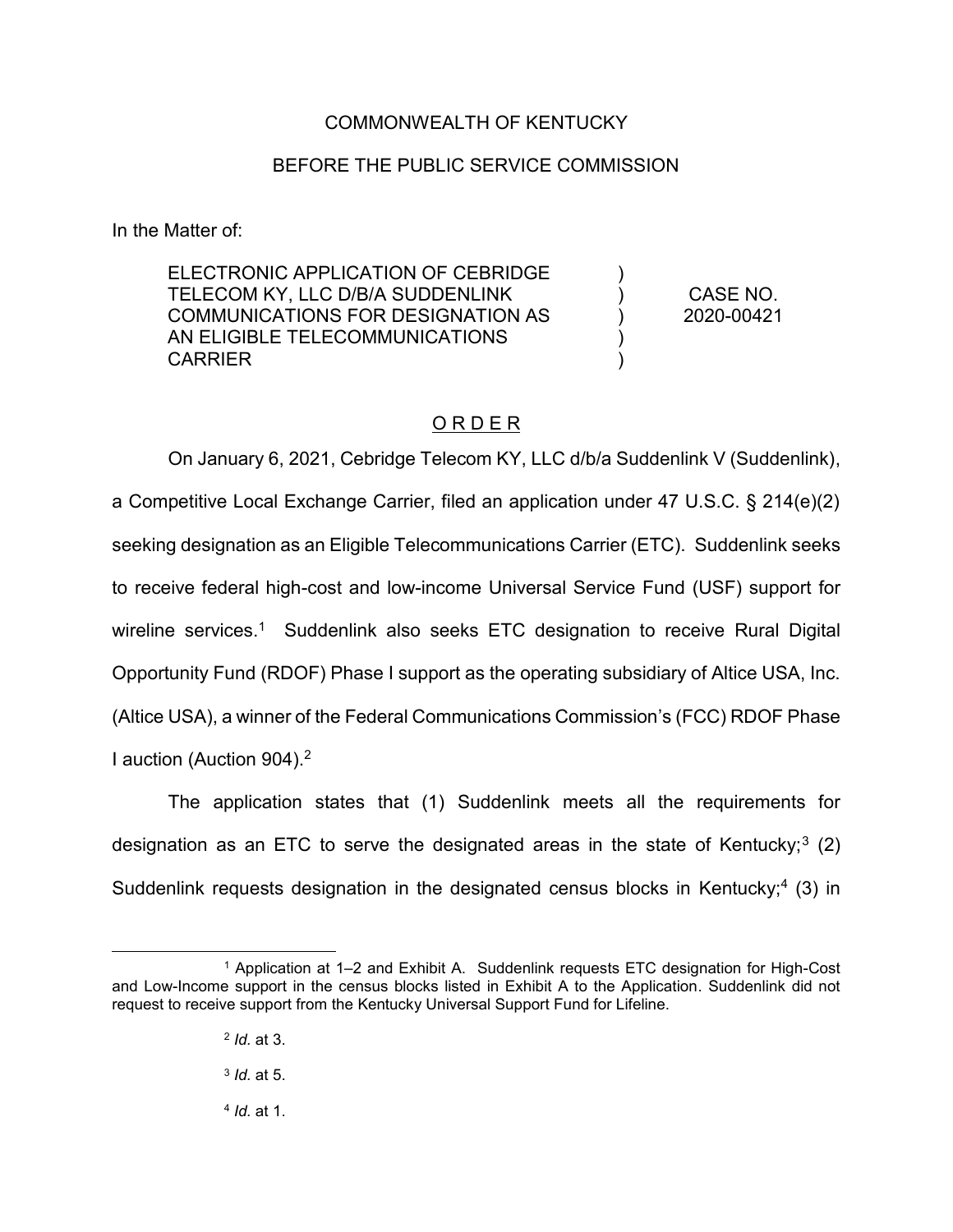accordance with 47 U.S.C. § 214(e)(2), Suddenlink seeks to be designated as an ETC to provide high-speed broadband internet access and voice service as well as Lifeline service to qualifying customers in Kentucky;<sup>5</sup> and (4) designation of Suddenlink as an ETC for the designated areas served in Kentucky will serve the public interest.<sup>6</sup>

Suddenlink is an indirect subsidiary of Altice USA, a limited liability company established in Delaware, based in New York and authorized to conduct business in Kentucky. <sup>7</sup> Suddenlink, a member of the Rural Electric Cooperative Consortium, was awarded federal subsidies in the FCC's RDOF Phase I Auction 904 for locations in Kentucky.

Altice USA provides broadband, video, and telephony services in 21 states for approximately 4.9 million residential and business customers. A hybrid-fiber coaxial broadband network is in place with a fiber-to-the-home network being built in order to deliver more than 10 Gbps broadband speeds that would meet the growing needs of customers.8 Also, Altice USA continues to upgrade the existing HFC network in order to provide enhanced broadband services to customers. Altice USA's broadband service provides connectivity to support data-intensive activities, such as streaming 4K ultra-highdefinition and high-definition video on multiple devices, online multi-player video game streaming platforms, video chatting, streaming music, high-quality virtual and augmented

 <sup>5</sup> *Id.* at 2–3.

<sup>6</sup> *Id.* at 11.

<sup>7</sup> *Id.* at 2.

<sup>8</sup> Altice USA, Inc. (2019). *Form 10-K 2019.* Retrieved from http://d18rn0p25nwr6d.cloudfront.net/CIK-0001702780/270833fe-3f17-4cd7-b6a4-bfaa40455731.pdf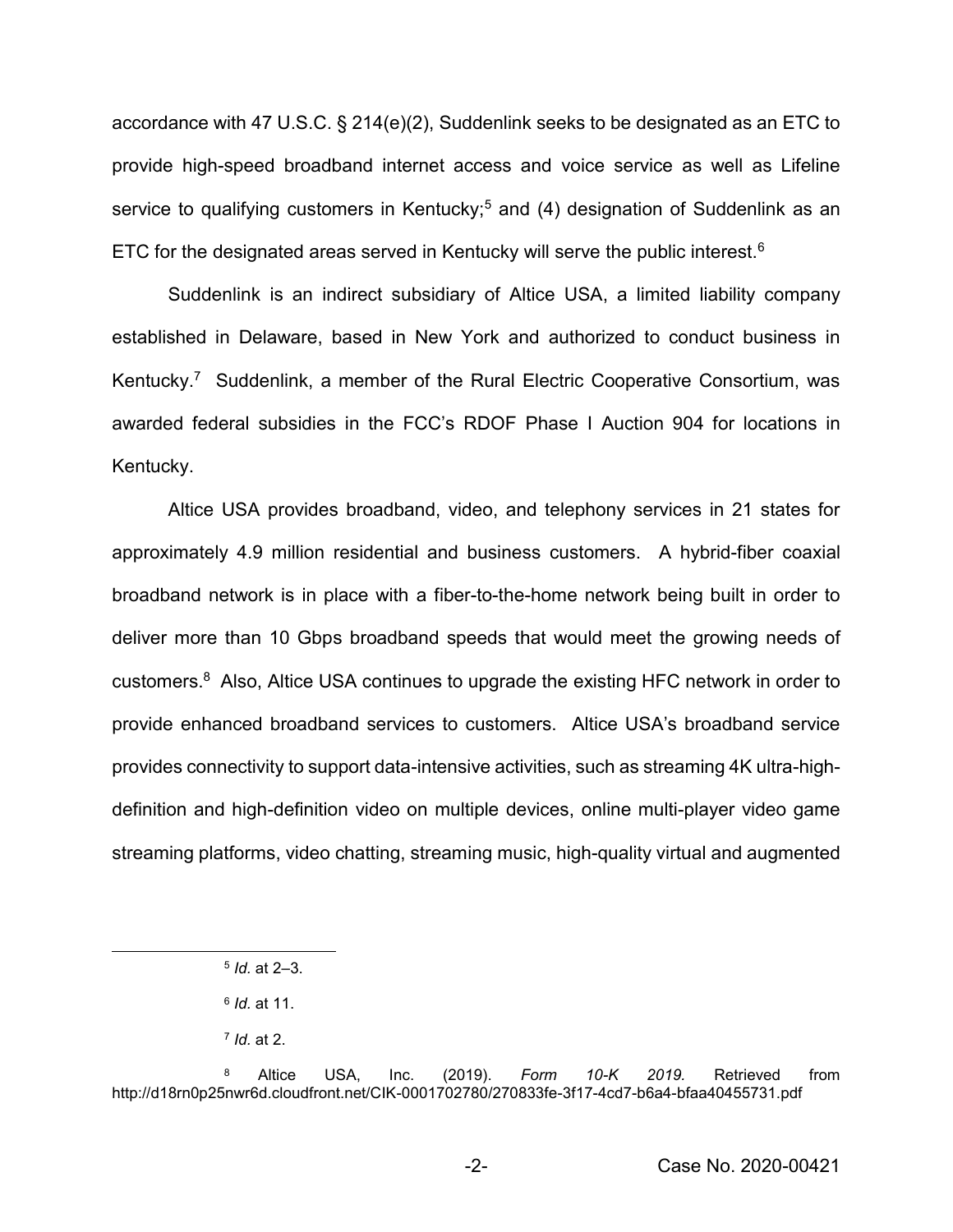reality experiences, and downloading large files.<sup>9</sup> As the subsidiary of Altice, Suddenlink has the financial and technical capabilities to pay for and construct the high-capacity last mile connectivity throughout the proposed ETC service area for the provision of voice and broadband services.10

The Commission requires that the Kentucky Universal Service support and the Kentucky Telecommunications Relay Service and Telecommunications Access Program support be collected for each wireline customer. Suddenlink states that it will pay applicable federal, state, and local regulatory fees including 911/E911 fees imposed on customers.11 Suddenlink will provide toll-limitation services to low-income consumers as provided in 47 C.F.R. §§ 54.400–54.423.12

#### **DISCUSSION**

Pursuant to 47 U.S.C. § 254(e), "only an eligible telecommunications carrier designated under 47 U.S.C. § 214(e) shall be eligible to receive specific federal universal service support." Pursuant to 47 U.S.C. § 214(e)(1)(A) and (B), a common carrier designated as an ETC must offer the services supported by the federal universal service support mechanisms, using either its own facilities or a combination of its own facilities and resale of another carrier's services throughout its designated service area, and it must advertise the availability and charges for those services. Pursuant to 47 U.S.C. § 214(e)(2), state commissions bear the primary responsibility for performing ETC designations. Under the same section, the Commission may, with respect to an area

9 *Id.*

<sup>11</sup> *Id.* at 6-7.

<sup>12</sup> *Id.* at 7.

<sup>10</sup> *Id.* at 10.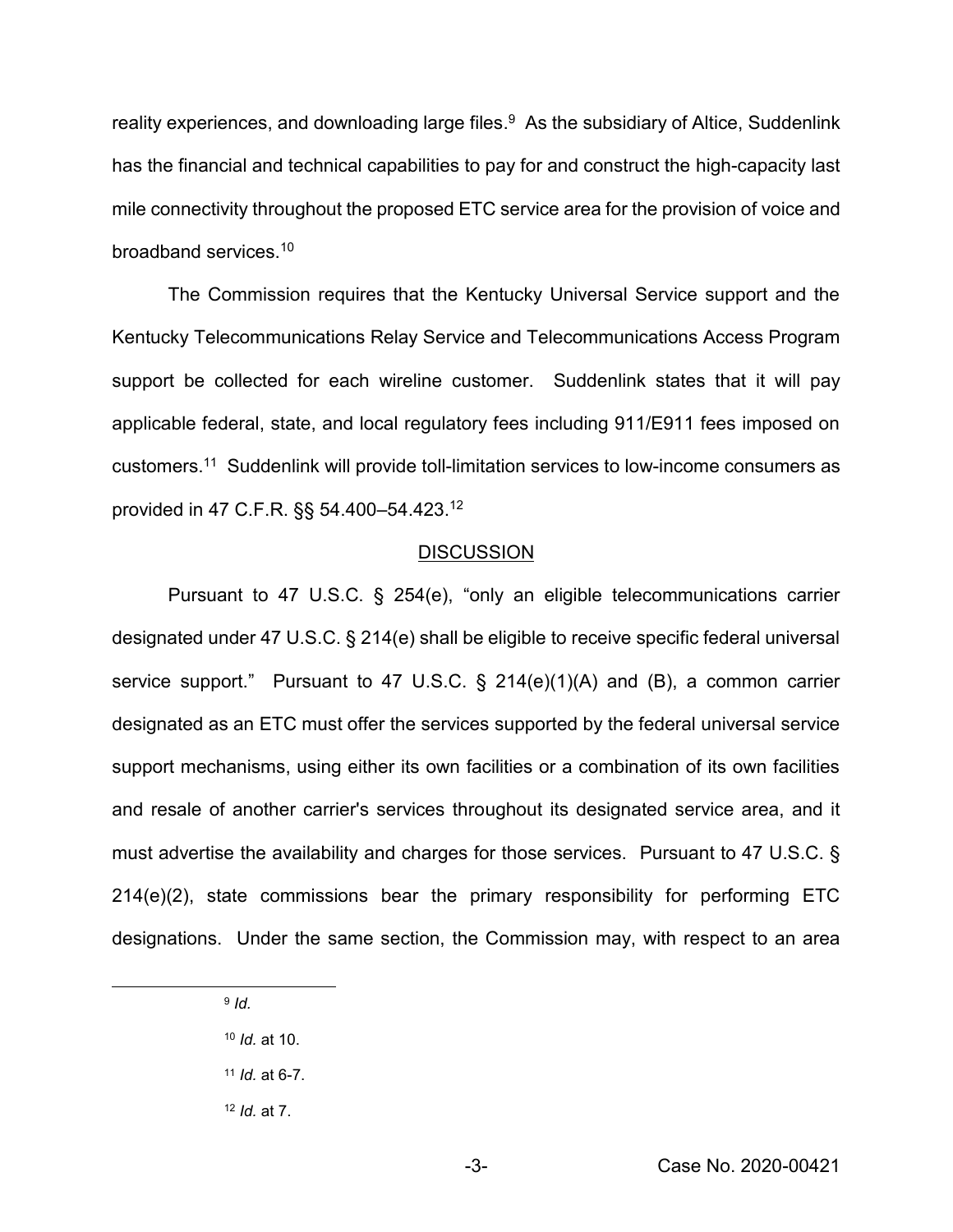served by a rural telephone company, and shall, in all other cases, designate more than one common carrier as an ETC for a designated service area, consistent with the public interest, convenience, and necessity, as long as the requesting carrier meets the requirements of 47 U.S.C. § 214(e)(1). Also, before designating an additional ETC for an area served by a rural telephone company, the Commission must determine that the designation is in the public interest.

#### REQUIREMENTS FOR ETC DESIGNATION BY THE FCC

In 1997, the FCC issued a Public Notice setting forth the procedures a carrier must use when requesting designation as an ETC from the FCC.<sup>13</sup> The Commission likewise collects similar information pursuant to that notice. A carrier seeking ETC designation must (1) establish that it will provide the supported services in accordance with 47 U.S.C § 254 throughout its designated service area "either using its own facilities or a combination of its own facilities and resale of another carrier's services"; <sup>14</sup> (2) establish that it will advertise its universal service offerings and the charges thereof, using media of general distribution;<sup>15</sup> (3) certify that it will comply with the service requirements

<sup>15</sup> 47 U.S.C. § 214(e)(1)(B); 47 C.F.R. § 54.201(d)(2).

 <sup>13</sup> *Procedures for FCC Designation of Eligible Telecommunications Carriers Pursuant to Section 214(e)(6) of the Communication Act,* Public Notice, 12 FCC Rcd. 22947 (1997) (Section 214(e)(6) Public Notice).

<sup>14</sup> 47 U.S.C. § 214(e)(1)(A); 47 C.F.R. § 54.201(d)(1).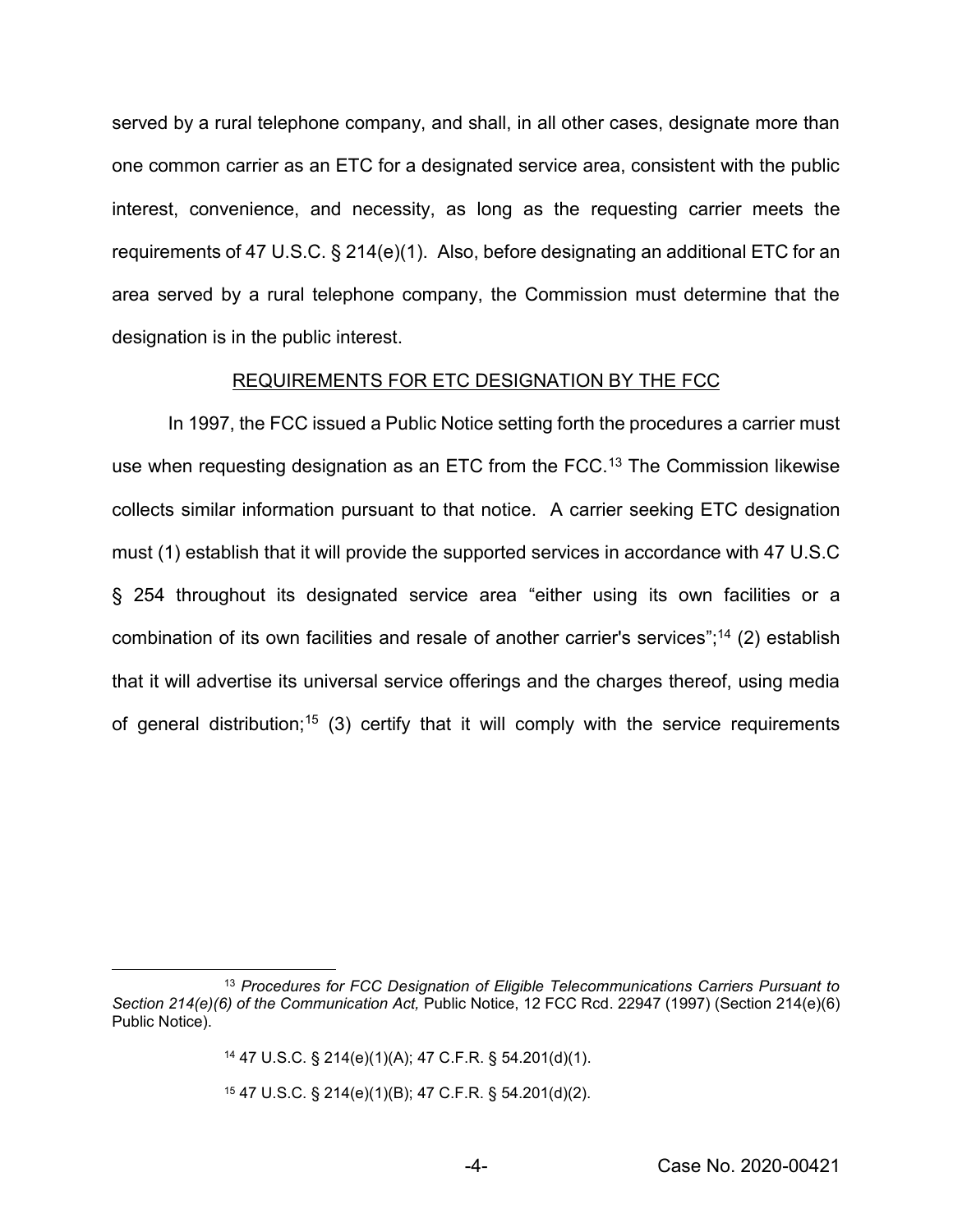applicable to the support that it receives;<sup>16</sup> and (4) establish that it will be able to remain functional during emergency situations.17

In addition, the FCC's rules require that in order to be designated as an ETC, a petitioner must (1) certify that it will comply with the service requirements applicable to the support that it receives; (2) demonstrate its ability to remain functional in emergency situations; and (3) demonstrate that it will satisfy applicable consumer-protection and service-quality standards. <sup>18</sup>

Prior to designating an ETC pursuant to 47 U.S.C. § 214(e)(2), the Commission must also determine whether such designation is in the public interest.<sup>19</sup> In determining the public interest, the Commission historically has considered the benefits of increased consumer choice and the unique advantages and disadvantages of the petitioner's service offering.

As described below, Suddenlink has provided the Commission with the information required for designation as an ETC in the service area at issue. We find that the public interest supports such designation, subject to Suddenlink's compliance with the

<sup>&</sup>lt;sup>16</sup> 47 C.F.R. § 54.202(a)(1)(i). The third and fourth requirements listed were adopted by regulation to apply to the FCC's review of a provider's ETC status, but the Commission generally looks at the same requirements as the FCC in seeking to determine whether a provider meets the requirements for an ETC designation.

<sup>17</sup> 47 C.F.R. § 54.202(a)(2). Notably, the FCC generally requires those seeking an ETC designation to file a five-year plan that describes the specific proposed improvements and upgrades that will be made to offer the supported service and to demonstrate their ability to satisfy applicable customer protection and service quality standards. However, the FCC waived those requirements for recipients of CAF II Auction funds in favor of reporting requirements it believes will permit it to monitor the use of CAF II Auction funds as they are used. *See In the Matter of Connect America Fund,* Report and Order and Further Notice of Proposed Rule Making, WC Docket Nos. 10-90, 31 FCC Rcd. 5949, 6010-3, paragraphs 172-8 (2016).

<sup>18</sup> 47 C.F.R. § 54.202(a).

<sup>19</sup> 47 U.S.C. § 214(e)(2); 47 C.F.R. § 54.202(b).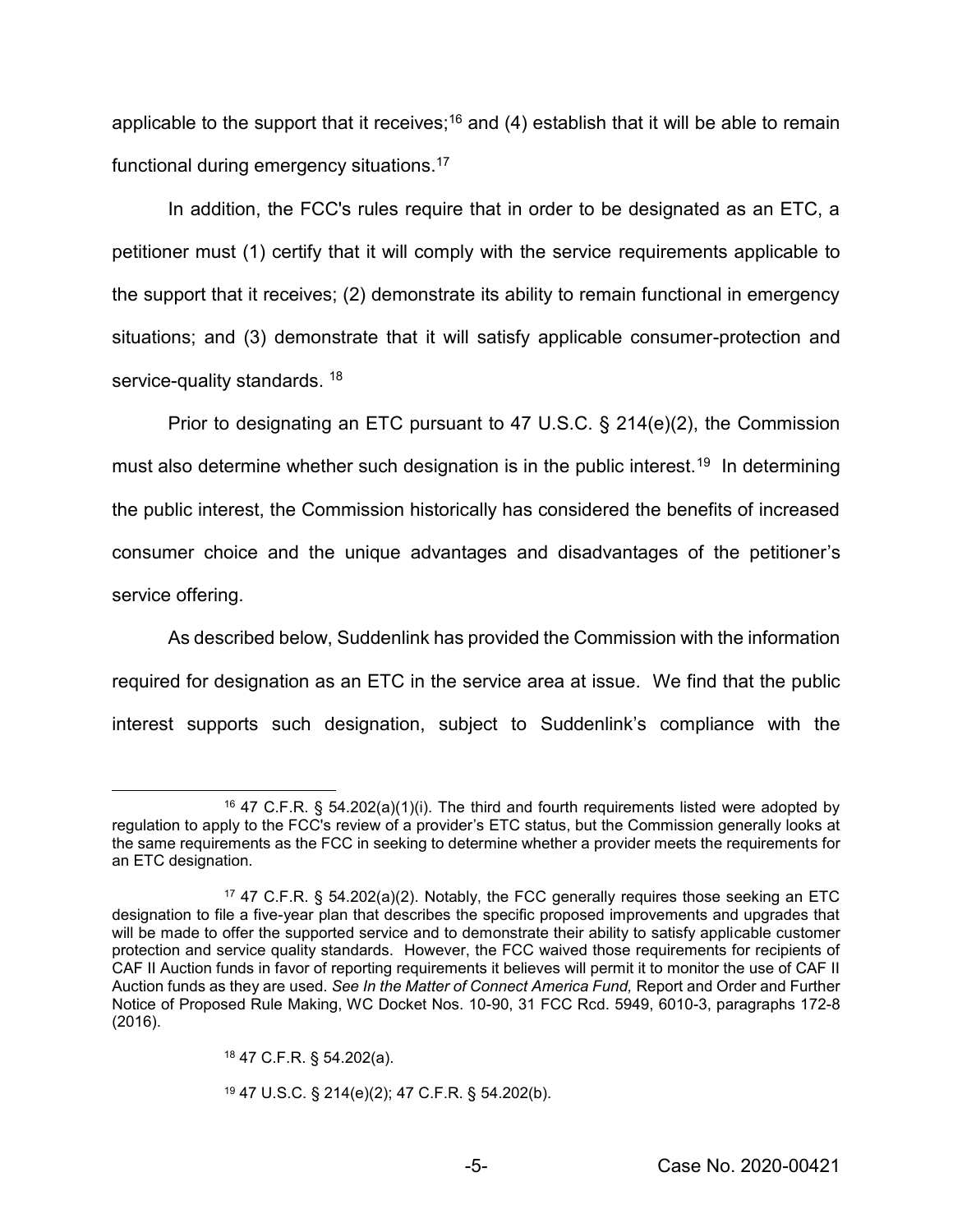representations and commitments made by Suddenlink in its application and the FCC's rules.

### OFFERING THE SERVICES DESIGNATED FOR SUPPORT

Petitioners for ETC designation must certify that they offer all services designated for support by the Commission pursuant to 47 U.S.C  $\S$  254(c).<sup>20</sup> Suddenlink has demonstrated through the required certifications and related filings that it now offers or will offer upon designation as an ETC. Suddenlink certifies that it now provides, or will provide throughout its designated service area, the services and functionalities enumerated in 47 C.F.R.  $\S$  54.101(a) throughout the designated service area.<sup>21</sup>

Petitioners for ETC designation must demonstrate that they will satisfy applicable consumer-protection and service-quality standards.22 Suddenlink has committed to providing applicable consumer protection and service-quality standards, $23$  and it will be subject to reporting requirements to the FCC to ensure that it complies with the service requirements.24 Thus, the Commission finds that Suddenlink's commitments provide sufficient consumer protection and service quality to consumers.

<sup>24</sup> *Id.*

 <sup>20</sup> *See* 47 U.S.C. § 214(e)(1)(A); § 214(e)(2); Public Notice, 12 FCC Rcd. at 22948, paragraph 2.

<sup>&</sup>lt;sup>21</sup> Specifically, Suddenlink certifies that it will provide voice telephony and broadband services supported by federal universal service support mechanisms, as set forth in 47 C.F.R. § 54.101 which includes: (1) voice-grade access to the public switched telephone network; (2) local usage; (3) access to emergency services; and (4) toll limitation services to qualifying low-income users. *See* Application at 4.

<sup>22</sup> 47 C.F.R. § 54.202(a)(3).

<sup>23</sup> Application at 10.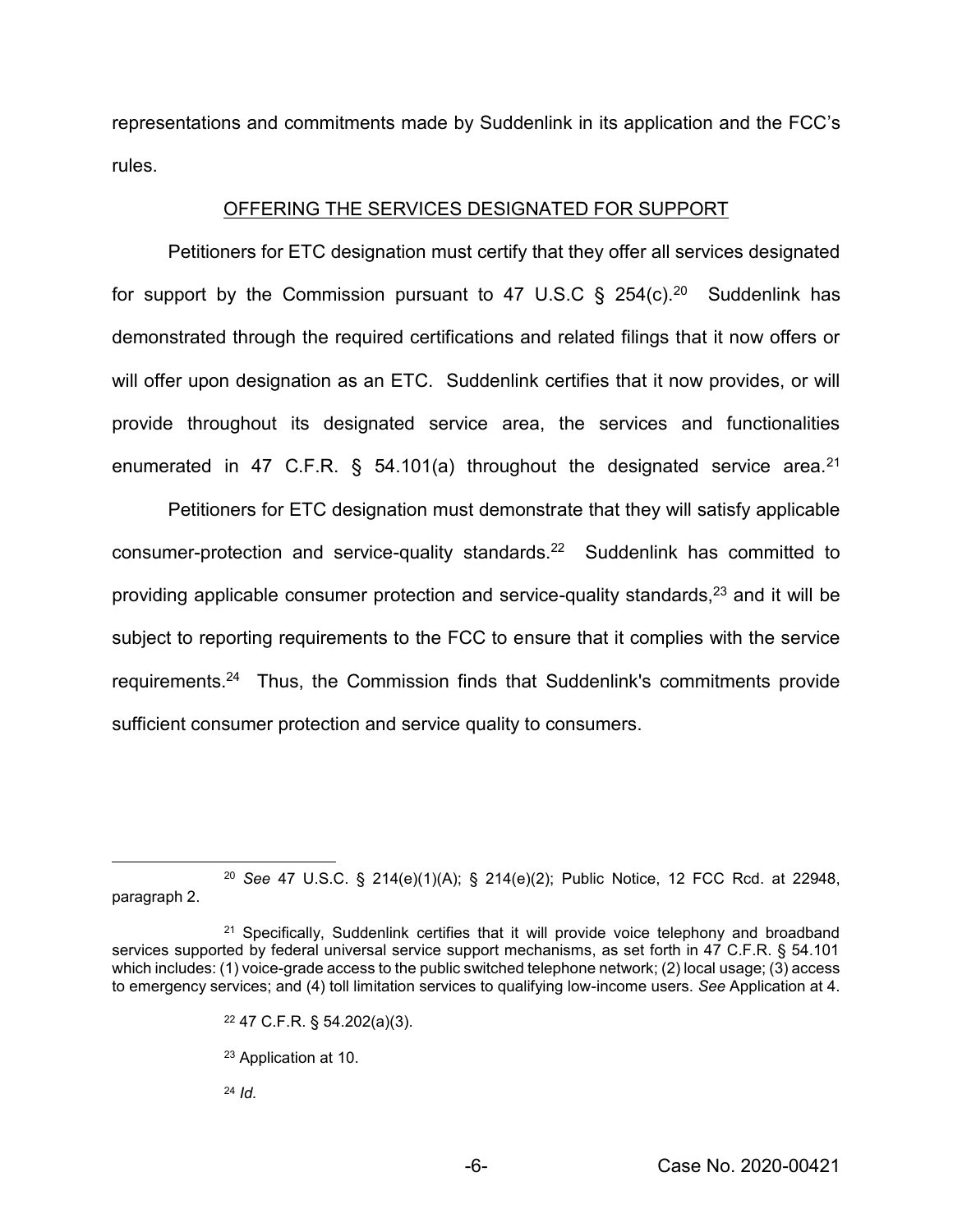Suddenlink has the ability to pay all startup expenses, to build its network and to provide voice and broadband services throughout its proposed ETC designation area.25 Suddenlink will also have the RDOF Phase I support being made available to it.<sup>26</sup> Based on the foregoing, the Commission finds that Suddenlink is financially and technically capable of providing RDOF Phase I supported services.

### OFFERING THE SUPPORTED SERVICES USING A CARRIER'S OWN FACILITIES

Generally, petitioners for ETC designation must certify that they will offer the supported services using either their own facilities or a combination of their own facilities and the resale of another carrier's services.<sup>27</sup> In its provision of wireline and broadband services, Suddenlink will offer services that it will provision over its own network. Thus, Suddenlink has shown it is able to offer all of the services and functionalities supported by the universal-service program, as detailed in 47 C.F.R. § 54.101(a), throughout its service area.

# ADVERTISING SUPPORTED SERVICES

Petitioners for ETC designation must advertise the availability of the supported services and the charges thereof using media of general distribution and provide a description of how they will do so. $28$  Suddenlink has committed to advertising the

<sup>26</sup> *Id.*

<sup>28</sup> 47 U.S.C. § 214(e)(1)(B); § 214(e)(6); Public Notice, 12 FCC Rcd. at 22949, paragraph

 <sup>25</sup> *Id.* 

<sup>27</sup> 47 U.S.C. § 214(e)(6) Public Notice, 12 FCC Rcd. at 22949; *See also 47* U.S.C. § 214(e)(1)(A); *Petition of TracFone Wireline, Inc. for Forbearance from 47 U.S.C. § 214(e)(1)(A) and 47 C.F.R. § 54.201(i),* CC Docket No. 96-45, Order, 20 FCC Rcd. 15095 (2005)*.*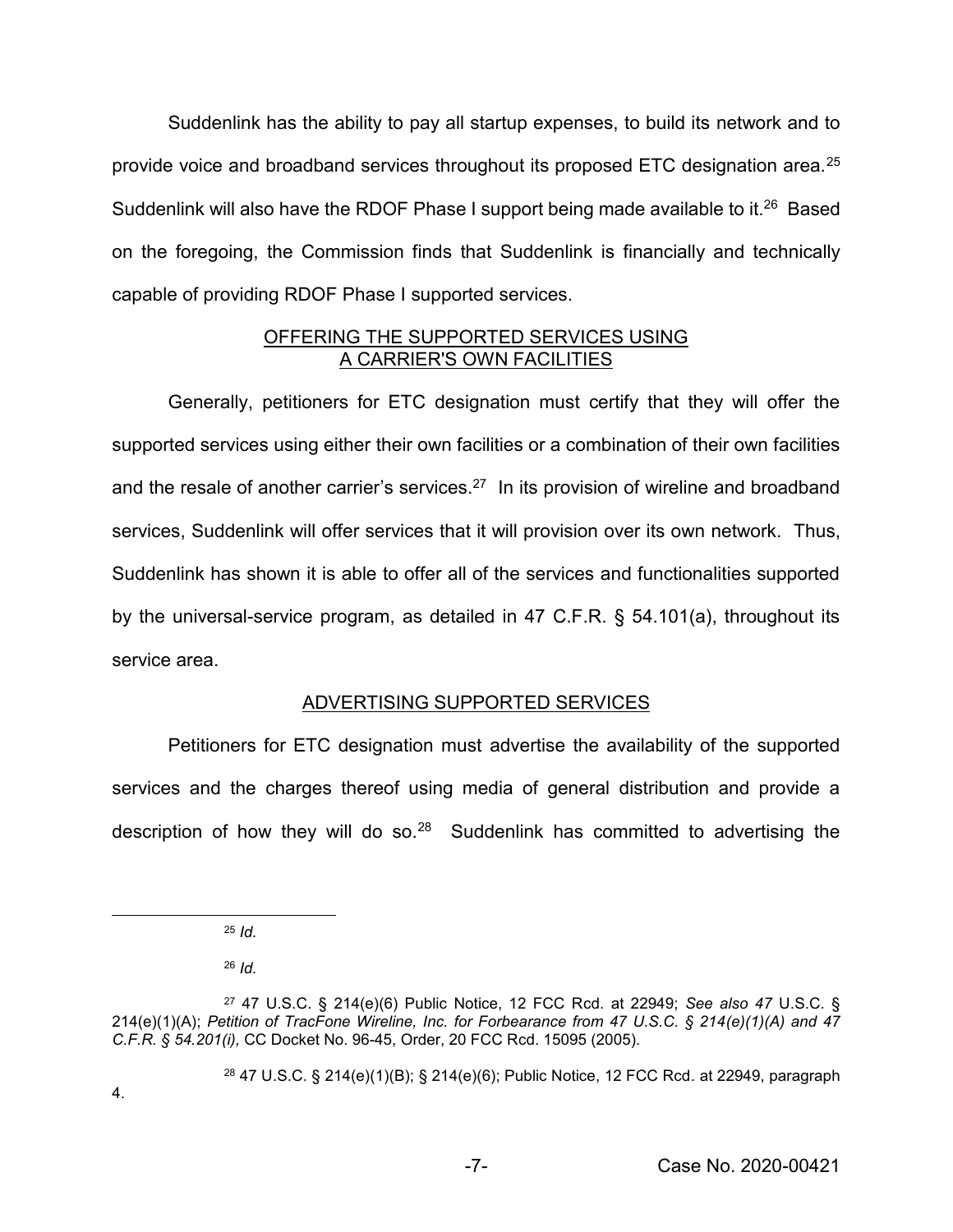availability of the supported services using media of general distribution.<sup>29</sup> In addition, Suddenlink has committed to advertising and promoting the availability of Lifeline services in a manner reasonably designed to reach those likely to qualify for Lifeline.<sup>30</sup> To increase accountability within the program and to target support where it is needed most, the FCC has adopted rules requiring ETCs to explain in their marketing materials that Lifeline service is a government benefit, the individual must be eligible to receive the benefit, and the consumer may receive no more than one benefit at a time from the program.<sup>31</sup> Suddenlink has demonstrated its commitment to comply with these FCC rules regarding the marketing of supported service.

#### ABILITY TO REMAIN FUNCTIONAL IN EMERGENCY SITUATIONS

Petitioners for ETC designation must demonstrate their ability to remain functional in emergency situations.<sup>32</sup> Suddenlink will provide service to its customers through its fiber-optic network. Such service includes access to a reasonable amount of back-up power to ensure functionality without an external power source, re-routing of traffic around damaged facilities, and the capability of managing traffic spikes resulting from emergency situations. The Commission finds that Suddenlink has demonstrated its ability to remain functional in emergency situations.<sup>33</sup>

#### PUBLIC INTEREST ANALYSIS

<sup>33</sup> Application at 9–10.

 <sup>29</sup> Application at 8.

<sup>30</sup> *Id.* at 8–9.

<sup>31</sup> Lifeline Reform Order at paragraphs 274-77; 47 C.F.R. § 54.405.

<sup>32</sup> 47 C.F.R. § 54.202(a)(2)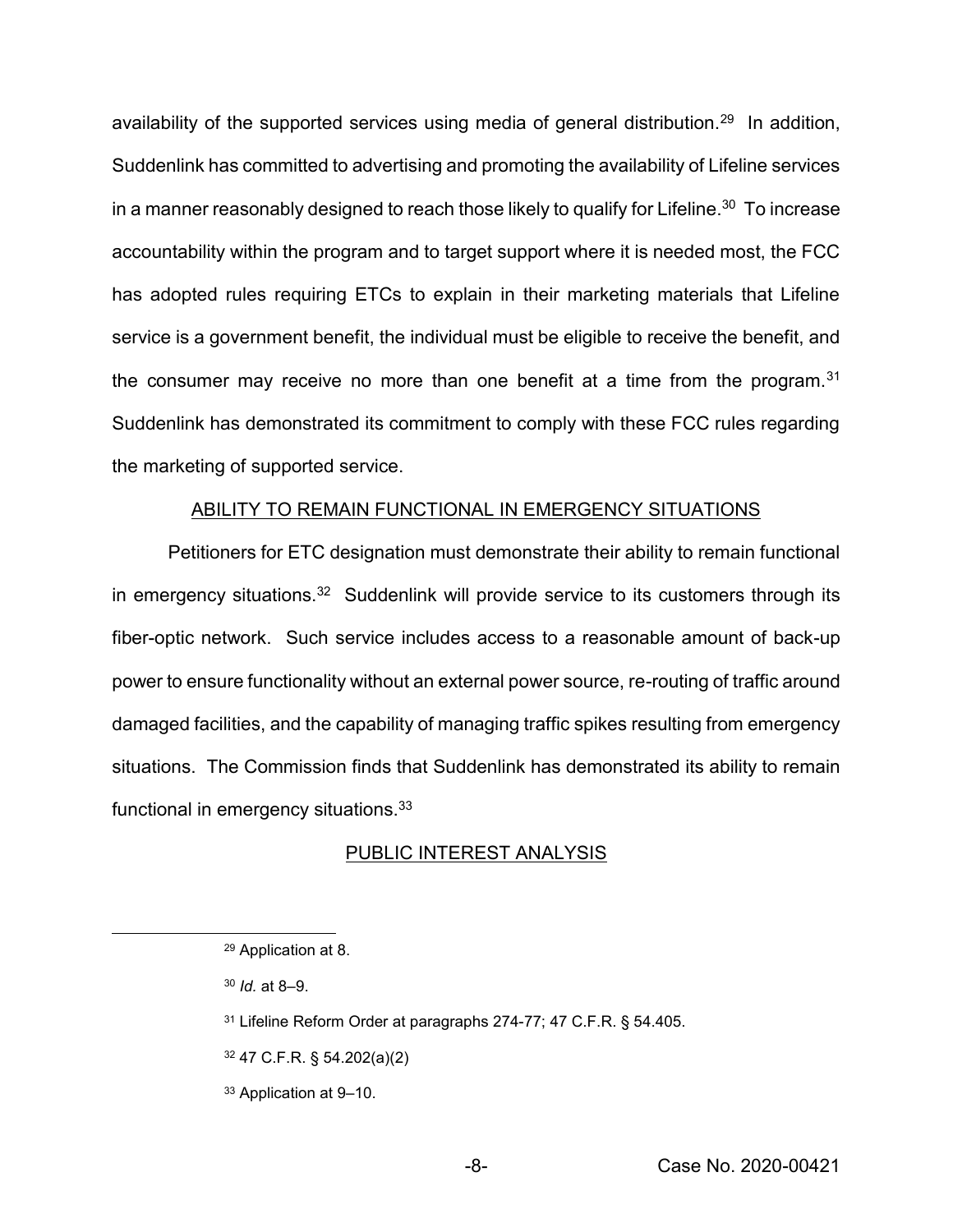Prior to designating an ETC, the Commission must determine whether such designation is in the public interest.<sup>34</sup> We find that Suddenlink will offer gigabit broadband services as well as supported telephony service that will provide a variety of benefits to customers in these high-cost areas, including increased consumer choice and highquality service offerings. Moreover, new entrants in the telephony and broadband market should incentivize existing ETCs to offer better service and terms to their subscribers.

Suddenlink will provide competitive wireline services throughout its service area in Kentucky. Suddenlink will be a facilities-based wireline service provider and will offer all of the services and functionalities detailed in 47 C.F.R. § 54.101(a), ensuring that Suddenlink can provide services to customers throughout the service area.<sup>35</sup>

The Commission recognizes that the designation of Suddenlink as an ETC also creates competitive pressure for other wireline and wireless providers that are designated as ETCs within the proposed service areas. In order to remain competitive in markets, all providers will have greater incentive to improve coverage and customer service, increase service offerings, and lower prices. Consistent with federal law, the designation benefits consumers by allowing Suddenlink to offer the services designated for support at rates that are "just, reasonable, and affordable."<sup>36</sup> Suddenlink plans to offer affordable wireline telecommunications and high-speed broadband services to consumers as well as qualified low-income consumers.<sup>37</sup>

- <sup>36</sup> 47 U.S.C. § 254(b)(1).
- <sup>37</sup> Application at 6.

 <sup>34</sup> *See* 47 U.S.C. § 214(e)(6) and 47 C.F.R. § 54.202(b).

<sup>35</sup> Application at 5.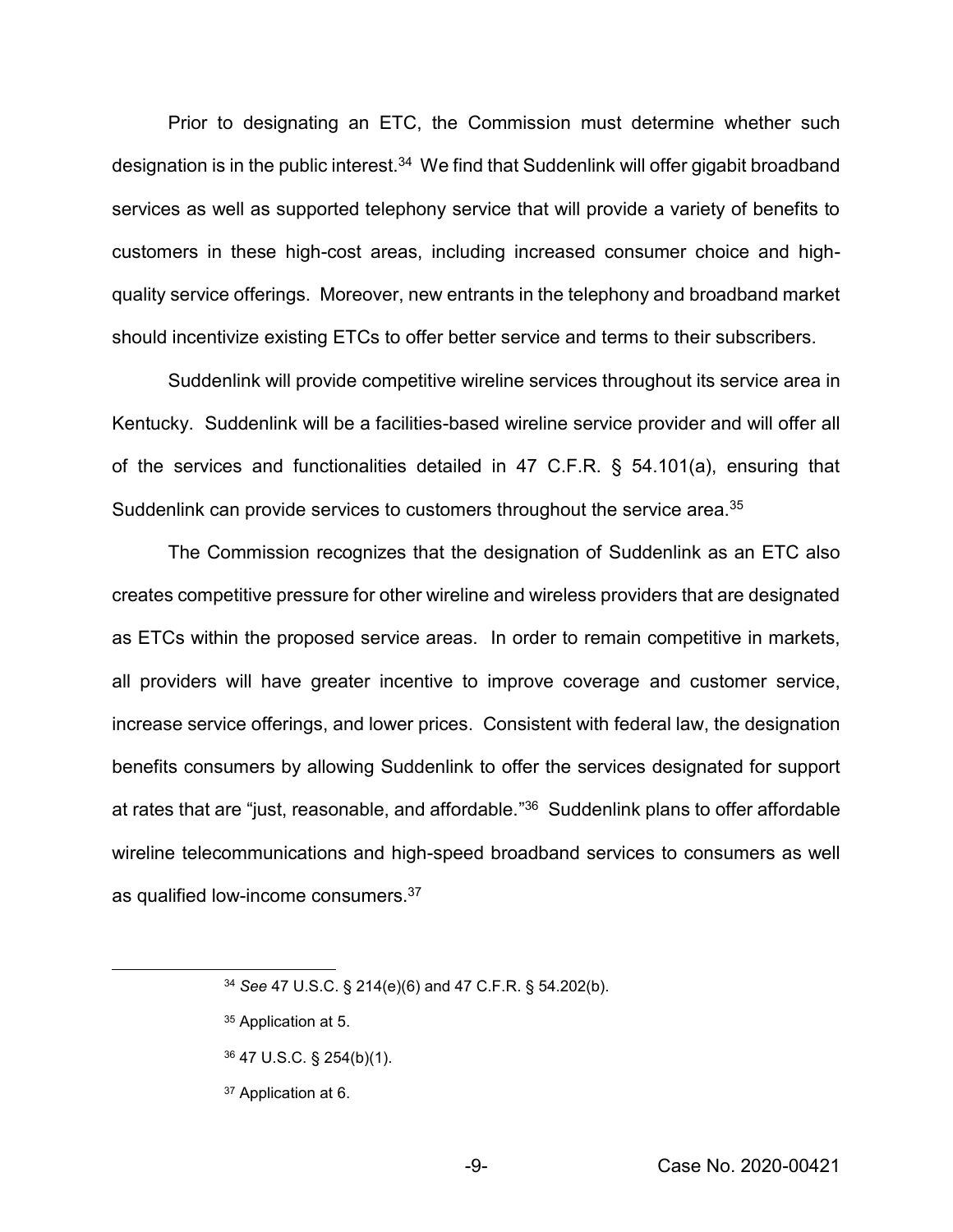### REGULATORY OVERSIGHT

Under 47 U.S.C. § 254(e), petitioners are required to use the specific universal service support they receive "only for the provision, maintenance, and upgrading of facilities and services for which the support is intended."<sup>38</sup> Moreover, the Commission or the FCC may institute an inquiry on its own motion to examine the petitioner's records and documentation to ensure that the universal-service support it receives is being used for the purpose intended.<sup>39</sup> The petitioner is required to provide such records and documentation to the Commission, the FCC, or Universal Service Administration Company (USAC) upon request. If the petitioner fails to fulfill the requirements of the 1996 Telecommunications Act,<sup>40</sup> the FCC's rules, or the terms of this Order after it begins receiving universal-service support, the Commission may exercise its authority to revoke such petitioner's ETC designation.<sup>41</sup> The FCC also may assess forfeitures for violations of FCC rules and orders.42

# ANNUAL CERTIFICATION AND VERIFICATION

Each year Suddenlink will require all Lifeline subscribers to recertify their head of household status, certify that only one Lifeline discount is received at their household,

<sup>40</sup> 47 U.S. C. Section 151 *et seq.*

<sup>42</sup> *See* 47 U.S.C. § 503(b).

 <sup>38</sup> 47 U.S.C. § 254(e). We note that because petitioners are not eligible to receive federal universal service high-cost support, they are not required to file reports and certifications pursuant to 47 C.F.R. § 54.313.

<sup>39</sup> 47 U.S.C. §§ 220, 403.

<sup>41</sup> *See Federal-State Joint Board on Universal Service; Western Wireline Corp. Petition for Preemption of an Order of the South Dakota Public Utilities Commission,* CC Docket No. 96-45, Declaratory Ruling, 15 FCC Rcd. 15168, 15174, paragraph 15 (2000); *See* also 47 U.S.C. § 254(e).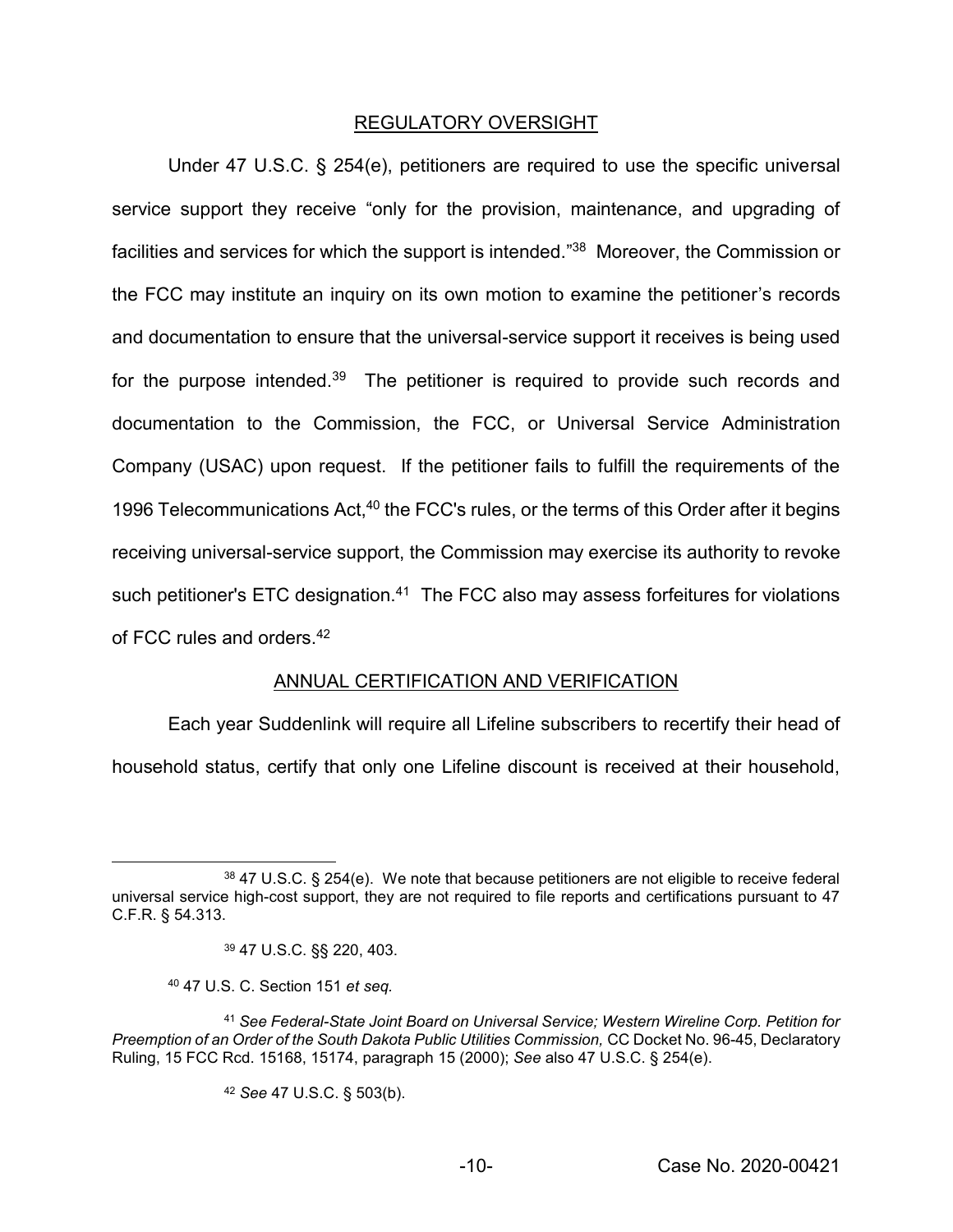and document their continued program eligibility for Lifeline in accordance with the annual Lifeline Certification and Verification for USAC that is due annually.<sup>43</sup>

IT IS THEREFORE ORDERED that:

1. The designation of Suddenlink as an ETC is granted.

2. Suddenlink is designated as an ETC for the purpose of receiving Federal High-Cost and Low-Income support from the Federal USF in the census blocks as stated in the application.

3. Suddenlink shall advertise the availability of and charges for these services using media of general distribution.

4. Suddenlink shall comply with the FCC's annual certification process for Lifeline customers.

5. Suddenlink is a utility under the definitions contained in KRS 278.010(3), and shall include revenue generated from the sale of intrastate wireline service, including Lifeline revenues, in its reports filed pursuant to KRS 278.140.

6. A copy of this Order shall be served upon the FCC and the USAC.

7. This case is closed and will be removed from the Commission's docket.

 <sup>43</sup> Case No. 2012-00146, *Lifeline Reform* (Ky. PSC May 1, 2012).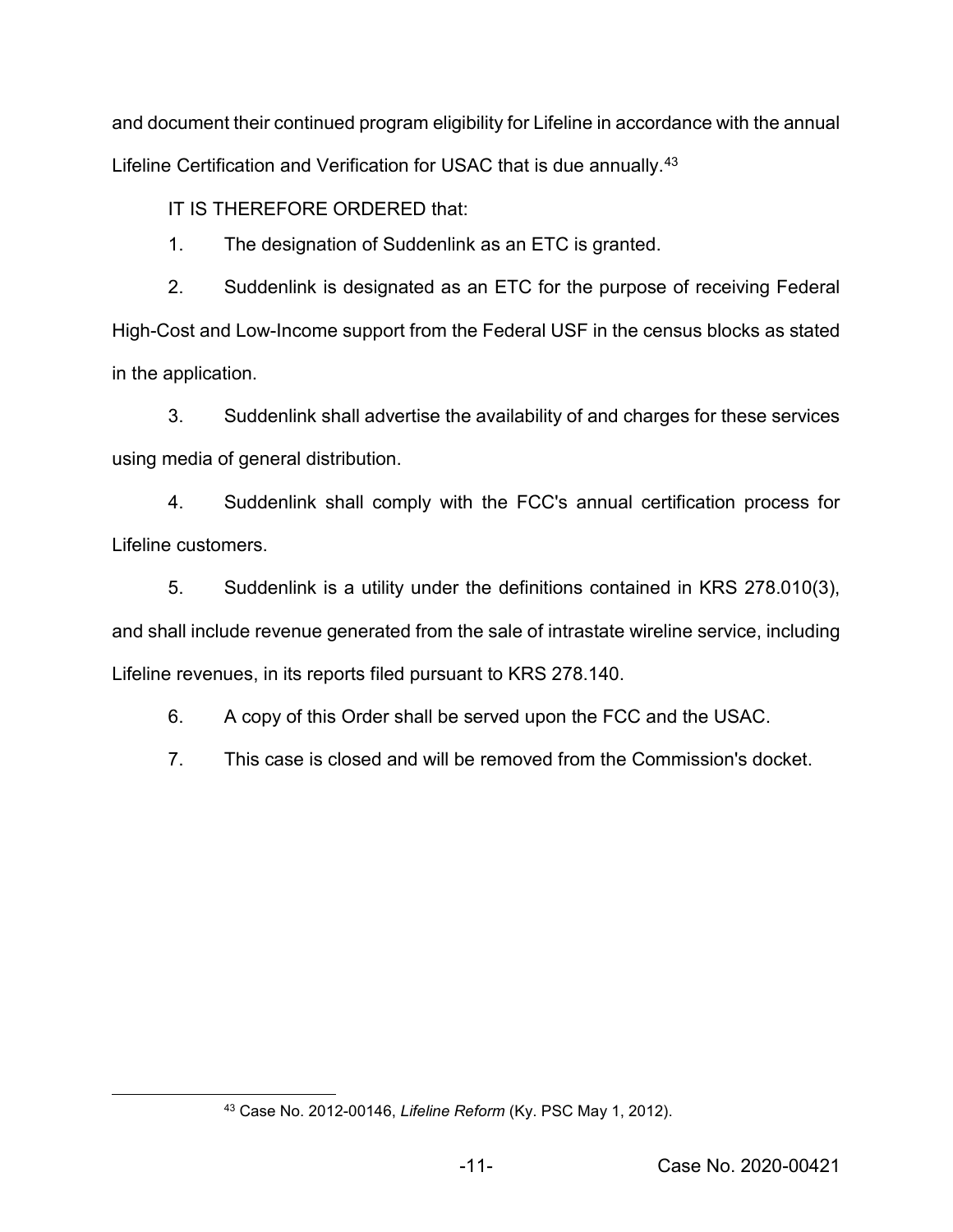By the Commission



ATTEST:

 $\overleftrightarrow{\text{A}\text{.dwell}}$ 

Executive Director

Case No. 2020-00421